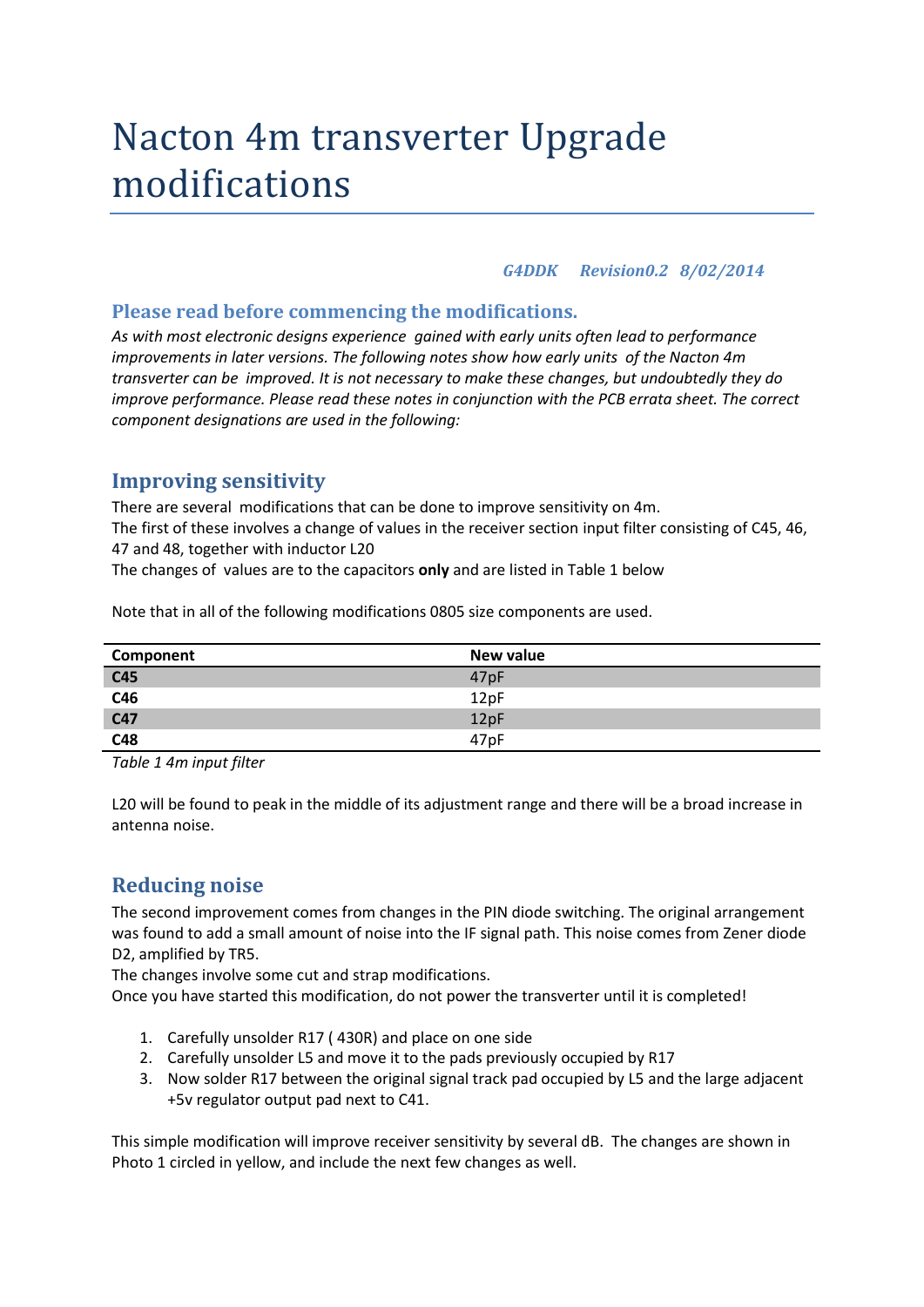## **Restoring the transmit path**

It is now necessary to do the following modification to restore transmit operation and as a byproduct, further improve receiver sensitivity.

Unsolder L4 and placed on one side.

Solder a 430R resistor to the vacant L4 pad that connectors to D4. Do **not** solder the other end to the other pad. Instead you should solder the end of a short length of insulated wire to the free end of the resistor ( called R35) and the other end should be soldered to the +5v output pin pad of IC3.

This modification ensures D4 is turned off completely on receive. If it is not then adjusting the transmit gain pot, R27, affects the receiver gain due to signal leakage through D4 and the pot to ground.

A very slight improvement in sensitivity can also be made by swapping the switching diode arrangement in the RF path side ( Diodes D5 and D6). For this you will need a spare 430R resistor. Carefully unsolder R28 and place on one side.

Unsolder L17 and then solder it in place of R28, just removed.

Unsolder L18 and replace with a 430R 0805 size resistor. Store L18 for a rainy day!

## **Noise suppression**

Noise suppression can be improved by including an 0805 size 100nF capacitor from the base to emitter of TR5. This is simply done by soldering an SMD 100nF across the outer pins of TR5, taking care not to come into contact with the centre ( collector) pin of this transistor.

The reverse bias on the PIN switching diodes is not well defined. Adding 1K resistors ( R37 and R38) across the transmit and receive +5V supplies is an easy solution to this problem.

For convenience R37 is connected across C671 ( near the centre of the board) and R38 is connected across C42 ( near IC4) as shown in photo 1, circled in red.

#### **Supply voltage recommendation**

To reduce unwanted heat dissipation on the PCB it is highly recommended that the transverter module is operated from no more than 10-12V. An external 7810 voltage regulator can be used to bring a 13.5v supply down to 10V. There is ( just) sufficient voltage headroom to operate the 78M08 (IC2) local oscillator voltage regulator.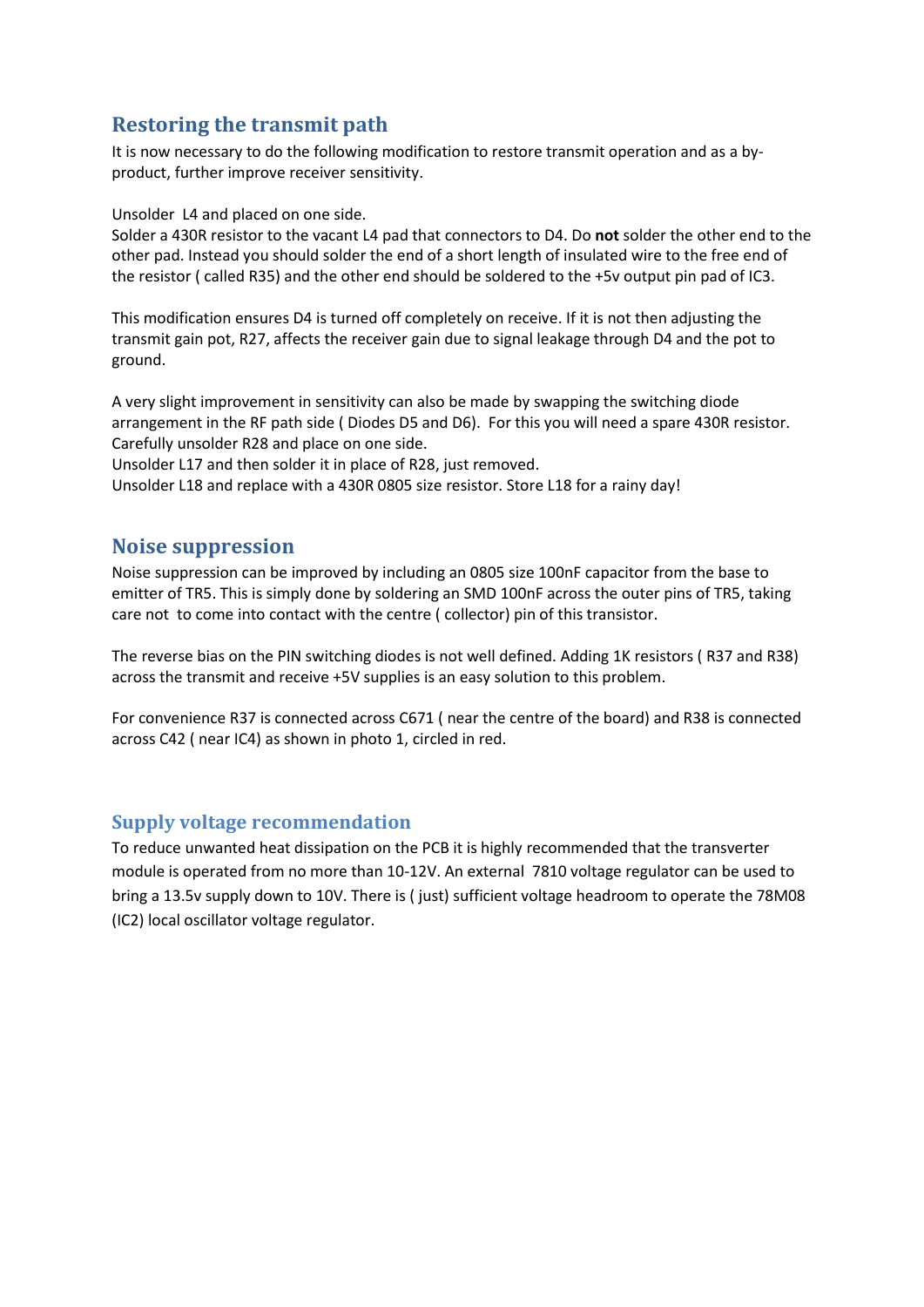

*Photo 1. Modified Nacton 4m transverter mounted in the screened tinplate box used for testing. Resistors R37 and R38 are shown circled in red. The PIN diode changes are shown circled in yellow. The thin red wires are the Post mixer amplifier and the R35 modifications.*

## **Improving intermodulation performance**

It is recommended that the ZHCS400 switching diodes D3,4,5 and 6 are replaced by better PIN diodes. The recommended ones are BAP64-03. These are in the same SOD323 package as the diodes originally supplied with the kit.

# **Post mixer amplifier**

In the previous modification sheet I described how to improve the stability of the receive post mixer amplifier by taking its supply from the switched ( input) side of IC2. This information is repeated in this sheet for completeness.

Cut the short track between C26 and TR5. Solder a short, insulated, wire between the positive end of C26 and the collector tab of TR5, as shown in Fig 2, below.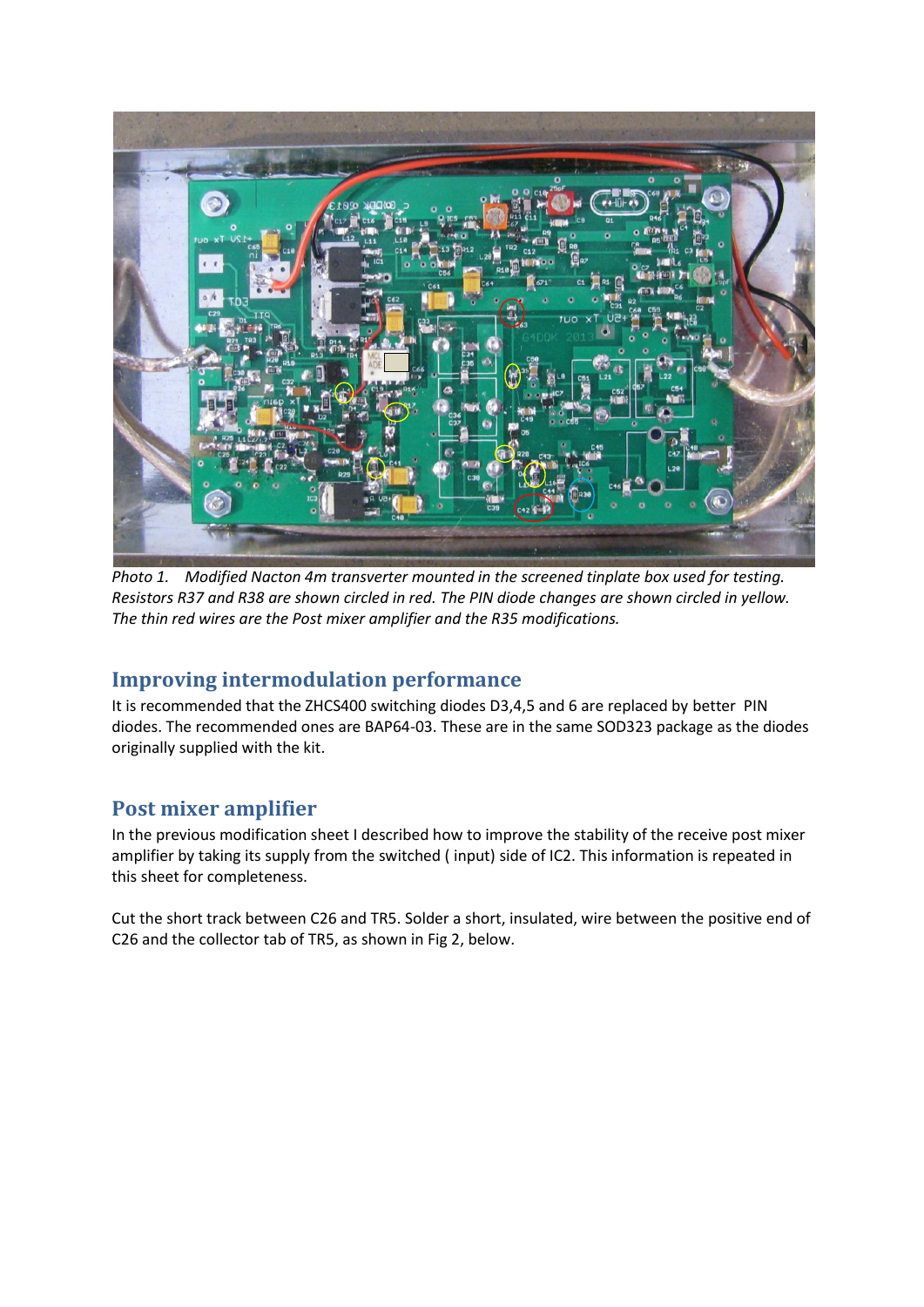

*Fig 2. Switching the post mixer amplifier on transmit.*

# **Improved 29MHz IF filter**

The 29MHz output bandpass filter can be improved by changing a few of the capacitor values. These are shown in table 2, below. The input and output match are improved as is rejection of feedthrough of unwanted products from the mixer.

| Component       | New value |
|-----------------|-----------|
| C <sub>21</sub> | 68pF      |
| C <sub>22</sub> | 82pF      |
| C <sub>23</sub> | 560pF     |
| C <sub>24</sub> | 82pF      |
| C <sub>25</sub> | 68pF      |

*Table 2 IF output filter values*

# **Improving transmitter stability**

There is a lot of gain in the transmit amplifier chain. By including a 10R resistor (R39) across L23, as shown in the circuit diagram, stability is improved at the expense of requiring slightly more IF drive. Typically the maximum drive requirement goes up from +6 to +10dBm at the 28MHz IF input. R39 should be soldered directly across the top of L23. The position of R39 is shown circled in blue in photo 1.

# **Test voltages**

These are shown circled on the schematic circuit diagram, for both transmit (T) and receive (R).

For transmit the PTT line was earthed and the IF input driven at 28.2MHz with +6dBm with the transmit pot set to minimum attenuation. For receive the input and output should be terminated in 50Ω